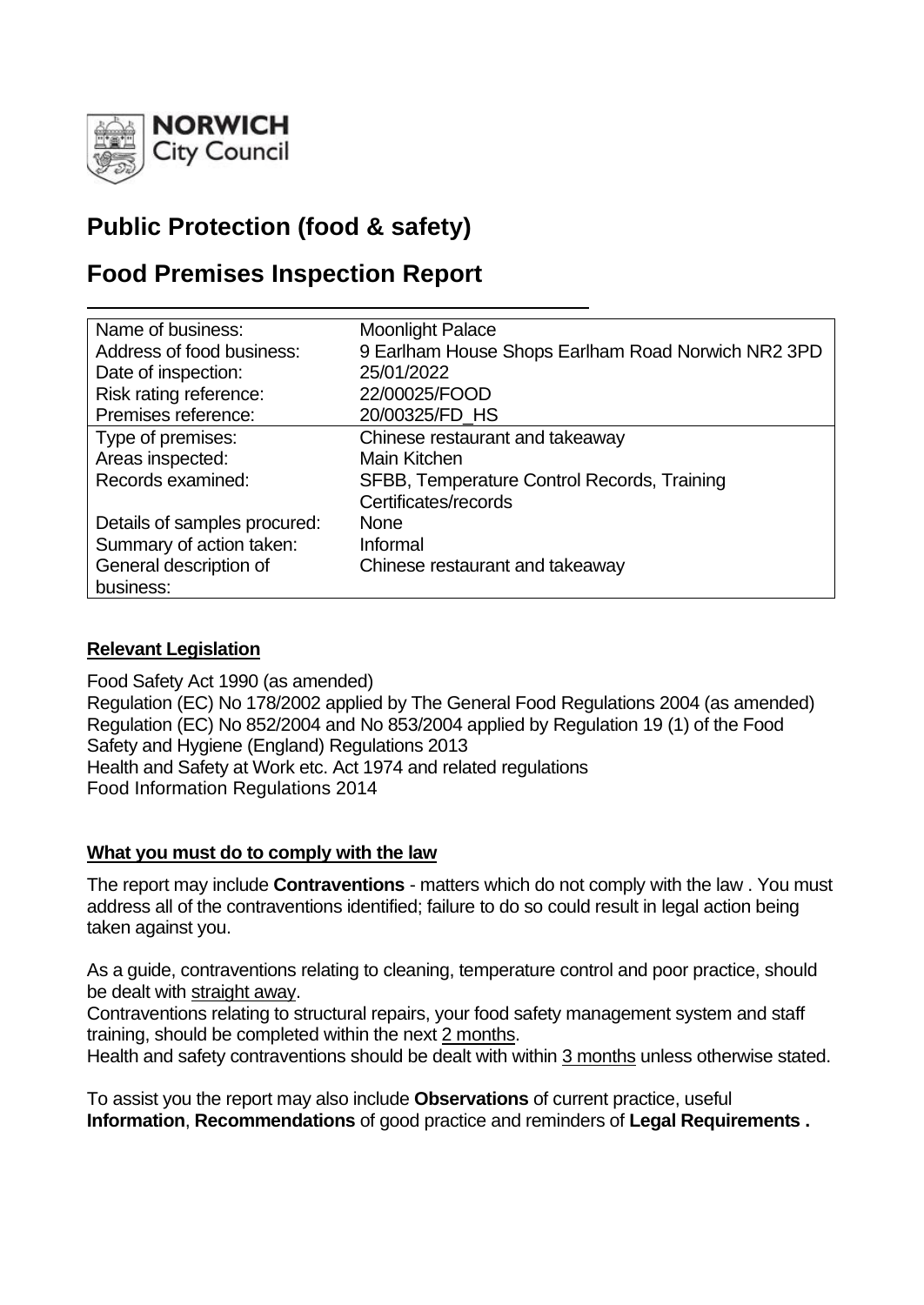My inspection was not intended to identify every contravention of the law and only covers those areas, practices and procedures examined at the time of the inspection. If the report fails to mention a particular matter this does not mean you have necessarily complied with the law.

# **FOOD SAFETY**

# **How we calculate your Food Hygiene Rating:**

The food safety section has been divided into the three areas which you are scored against for the hygiene rating: 1. food hygiene and safety procedures, 2. structural requirements and 3. confidence in management/control procedures. Each section begins with a summary of what was observed and the score you have been given. Details of how these scores combine to produce your overall food hygiene rating are shown in the table.

| <b>Compliance Area</b>                     |          |    |    | <b>You Score</b> |                |    |           |    |                 |  |
|--------------------------------------------|----------|----|----|------------------|----------------|----|-----------|----|-----------------|--|
| <b>Food Hygiene and Safety</b>             |          |    |    | 0                | 5.             | 10 | 15        | 20 | 25              |  |
| <b>Structure and Cleaning</b>              |          |    |    | 0                | 5.             | 10 | 15        | 20 | 25              |  |
| Confidence in management & control systems |          |    |    | $\overline{0}$   | 5              | 10 | 15        | 20 | 30 <sub>1</sub> |  |
| <b>Your Total score</b>                    | $0 - 15$ | 20 |    | $25 - 30$        |                |    | $45 - 50$ |    | > 50            |  |
|                                            |          |    |    |                  | $35 - 40$      |    |           |    |                 |  |
| <b>Your Worst score</b>                    | 5        | 10 | 10 |                  | 15             |    | 20        |    |                 |  |
|                                            |          |    |    |                  |                |    |           |    |                 |  |
| <b>Your Rating is</b>                      | 5        |    | 3  |                  | $\overline{2}$ |    |           |    | $\overline{0}$  |  |

Your Food Hygiene Rating is 4 - a good standard



# **1. Food Hygiene and Safety**

Food hygiene standards are generally satisfactory and maintained. There is evidence of some non-compliance with legal requirements. Some lapses are evident however generally you have satisfactory food handling practices and procedures and adequate control measures to prevent cross-contamination are in place. The contraventions require your attention; although not critical to food safety they may become so if not addressed. **(Score 10)**

## Contamination risks

**Contravention** The following exposed food to the general risk of cross-contamination with bacteria or allergens or its physical contamination with dirt, foreign objects or chemicals:

• do not reuse cardboard boxes for food storage, such as bags of crackers. These cannot be washed and cleaned, and are also a source of contamination.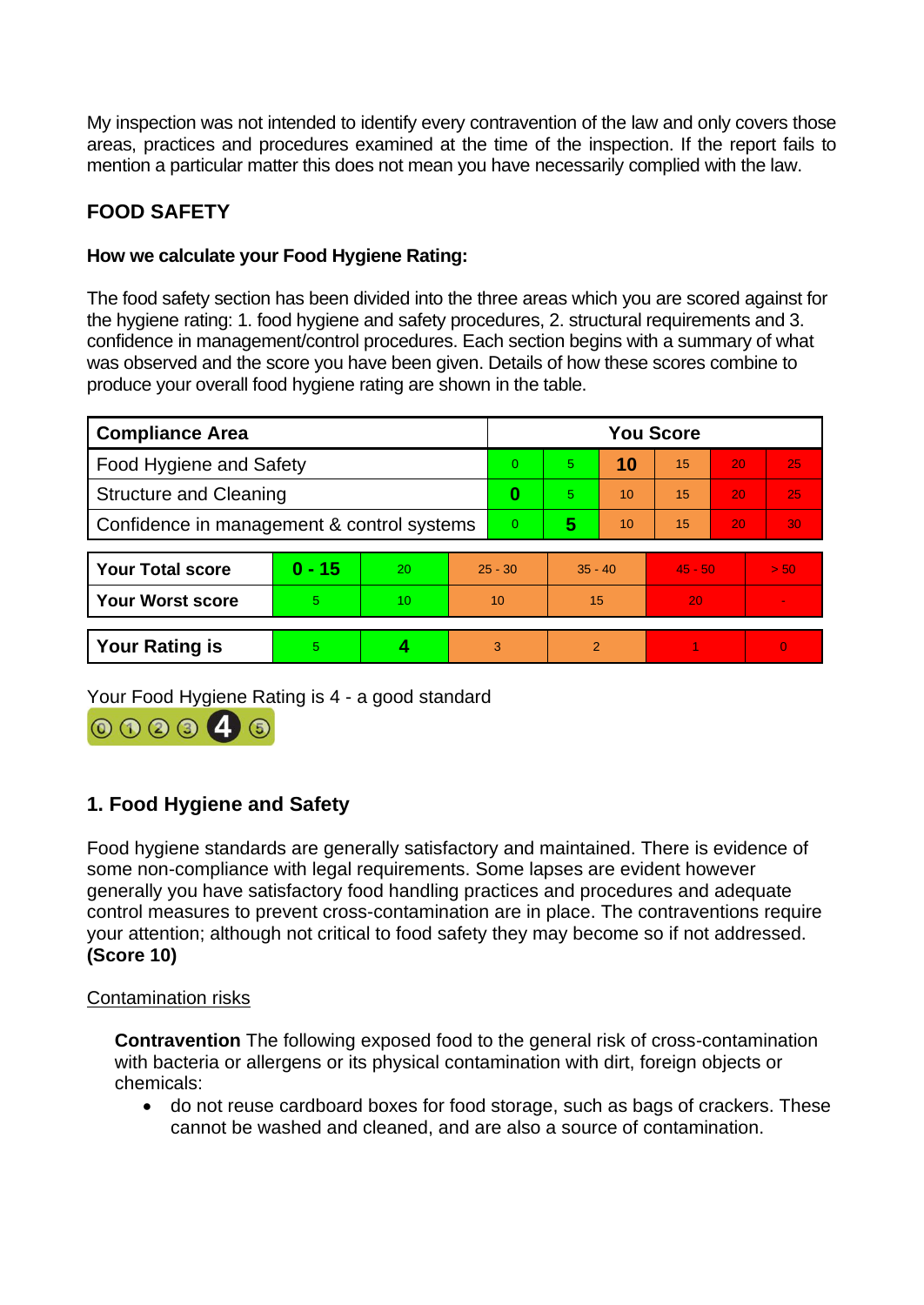**Guidance** The FSA (visit www.food.gov.uk for more information) has issued guidance on controlling E.coli 0157 through:

\* the complete separation of raw and ready-to-eat food

\* the correct use of wash-hand basins and thorough hand washing

\* having dedicated equipment (including complex equipment) for raw and ready-to-eat foods

- \* through 2-stage cleaning and the correct use of sanitiser
- \* and by controlling the risks posed by soily vegetables.

**Observation** I was pleased to see you were able to demonstrate effective controls to prevent cross-contamination.

#### Hand-washing

**Recommendation** After washing hands food handlers should turn the taps off using paper towel to prevent them from re contaminating their hands

**Observation** I was pleased to see hand washing was well managed.

#### Personal Hygiene

**Guidance** Regular hand washing is important for personal cleanliness. Remind all food handlers of the need to wash their hands before starting or returning to work, and specifically:

- \* After using the toilet;
- \* After handling rubbish;
- \* After smoking;
- \* After taking a break;
- \* After handling raw food

**Recommendation** To further improve personal hygiene I suggest 'chefs' clothing be worn at work, as this ensures and demonstrates more easily that specific work-clothing is put on and only worn at work.

**Observation I** was pleased to see that standards of personal hygiene were good.

#### Temperature Control

**Contravention** The following evidence indicated there was a risk of bacteria growing on food:

- cold foods, for service, were being kept above 8 degrees Celsius for over 4 hours
- Amoy Hoisin sauce pots for service kept at room temperature. The can label says once open the contents should be kept refrigerated. Sugar has been added, but unless you can prove this product is now safe to keep at ambient temperature , follow manufacturers instructions.
- Mae poly sweet chilli sauce pots for service kept at room temperature. AS above. Original label says refrigerate after opening.
- you do not carry out temperature (or visual) checks of high risk foods arriving at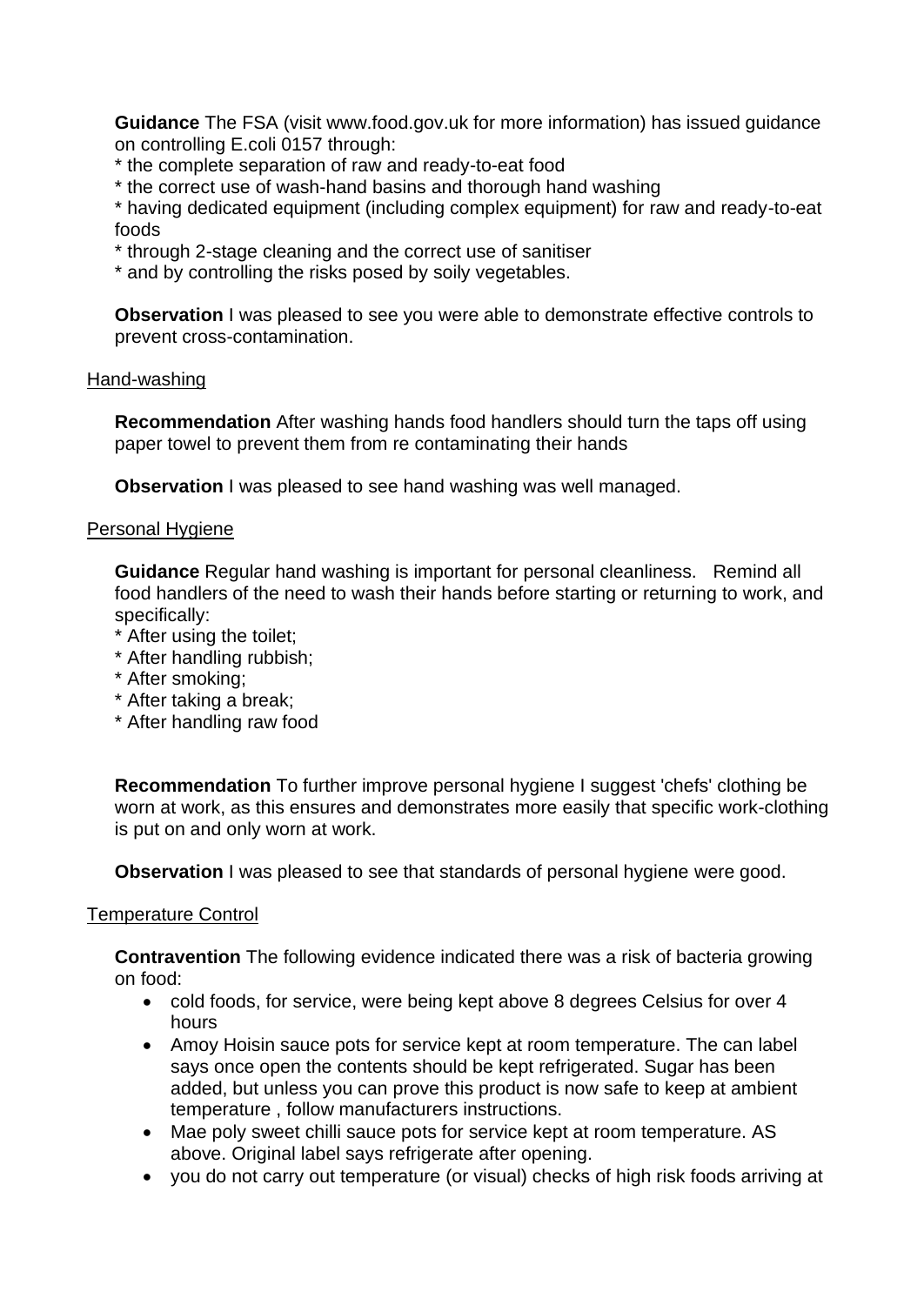the premises from suppliers

• in order to be adequate, increase fridge and freezer monitoring to twice a day.

**Legal Requirement** If you rely on selling hot food (displayed under 63 °CC) within two hours you must be able to demonstrate your system for ensuring food is either sold, placed under refrigeration, or discarded, before the two hours have elapsed.

**Legal Requirement** If you rely on selling COLD food (displayed over 8°CC) within four hours you must be able to demonstrate your system for ensuring food is either sold, placed under refrigeration, or discarded, before the four hours have elapsed.

**Legal Requirement** Food which has been cooked or reheated and is intended to be kept hot until it is sold, must either be held at or above 63°CC or it can be kept for service or on display for sale for a single period of less than 2 hours; at the end of the 2 hour period the food should be cooled as quickly as possible and kept at or below 8°CC or discarded.

**Information** Frozen foods were being defrosted at room temperature. There is a risk that bacteria will begin to grow in the food once it has defrosted. It is therefore recommended that frozen foods are placed in a fridge to defrost. You must ensure that any run-off liquid does not present a risk e.g. defrost foods in a container.

**Information** All food products should be stored in accordance with the manufacturer instructions. For example sauces were being stored at room temperature when the manufacturer instruction is that they should be refrigerated once open

**Recommendation** Rapid cooling can be achieved by reducing the portion size, either by cutting food into smaller pieces or by decanting into several smaller shallow containers

**Recommendation** Infrared thermometers can be used as a simple and speedy way of checking the surface temperatures of hot and cold food. When using them you need to remember that they measure the surface temperature of the food or wrapping rather than the core temperature.

Ensure you calibrate your probe thermometer using melting ice and boiling water. I recommend this be done weekly, and recorded.

**Observation** I was pleased to note you are aware of critical temperatures and carry out monitoring of chiller and freezer temperatures, hot hold, and cooking. You record some of these temperatures.

You have a probe thermometer and wipes.

#### Unfit food

**Contravention** The following foods were past the USE BY date and were thrown away:

• 3 tubs of fresh hard bean curd, use by 10 Jan 22. These had not been used, and you advised me that these had been delivered on the day of the inspection. You were going to speak to your supplier. This demonstrates the importance of checking deliveries.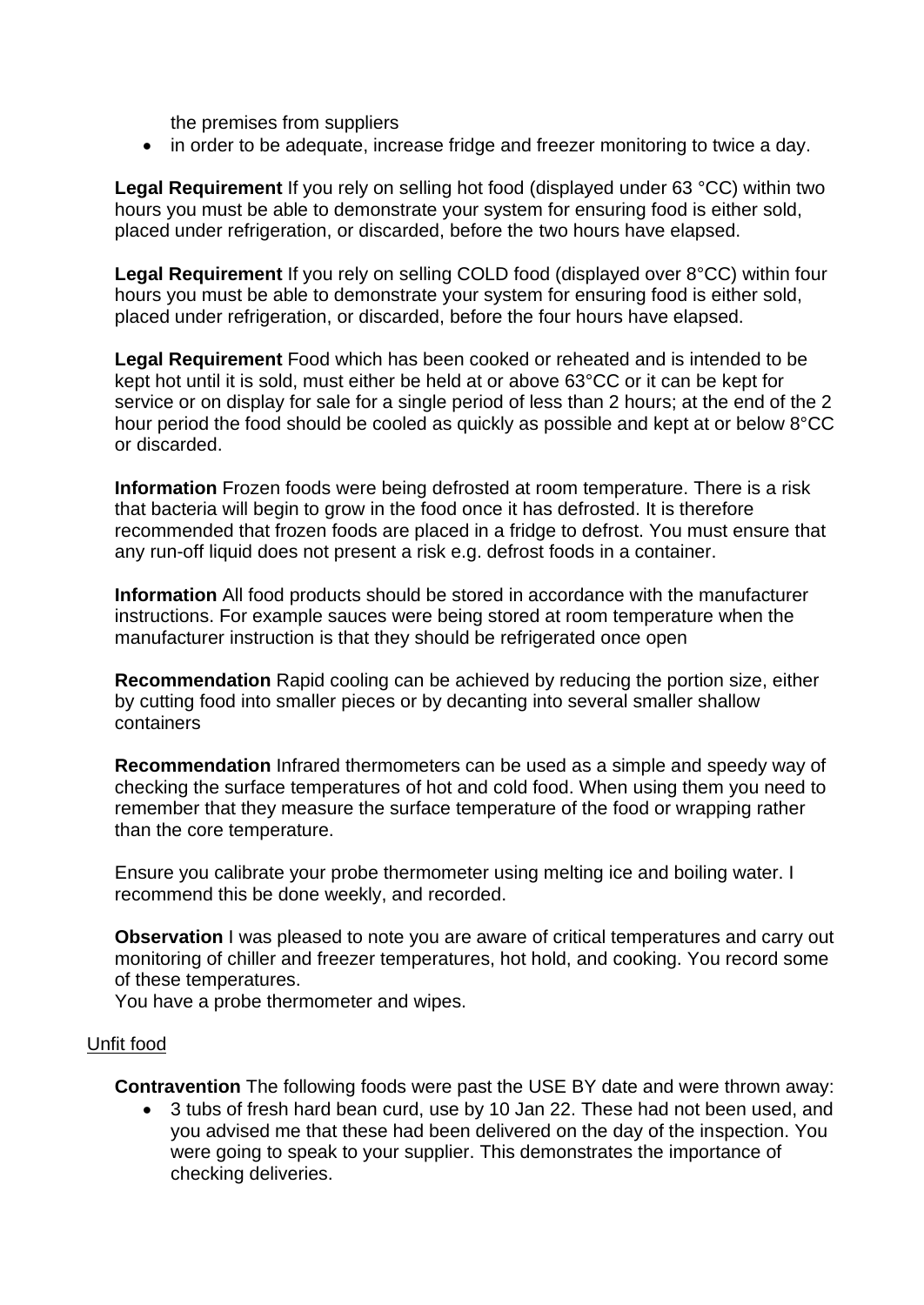**Information** High risk items bear a use by date. You must not sell, use or intend to sell such items and should ensure you have checks in place to remove these from use.

**Recommendation** You should have a system to identify when open or prepared foods need to be used by or discarded, to ensure the food is fit for consumption. I recommend you apply labels which give a date that is 2 days after the day of production e.g. if food is opened on Monday it should be used by the end of Wednesday (an exception is rice which should not be kept longer than 24 hours)

#### Poor Practices

**Contravention** The following matters represented poor practice and if allowed to continue may cause food to become contaminated or lead to its deterioration:

• although you have a turnover of 3 days for perishable items, not all were dated coded. Please aim to label all perishable items.

### **2. Structure and Cleaning**

The structure facilities and standard of cleaning and maintenance are all excellent and you demonstrated full compliance with the law. There is evidence of effective pest control and procedures are in place to rectify any problems as they arise. There is good provision for waste disposal. **(Score 0)**

#### Cleaning of Structure

**Observation/recommendation** The tiled floor is old and uneven. It was clean, but I recommend you consider upgrading to a new sheet, non slip flooring, with coved edges. This would make cleaning easier.

**Information** A detergent is a chemical used to remove grease, dirt and food and is used in the first cleaning step.

**Information** CORRECT DILUTION: many chemicals are supplied in concentrated form and must be diluted before use. You must follow the manufacturers instruction so that you dilute the chemicals correctly with water

**Information** Disinfectant: is a chemical that kills bacteria

**Observation** The kitchen had been well maintained and the standard of cleaning was good.

#### Cleaning of Equipment and Food Contact Surfaces

**Observation** You had dedicated equipment for the preparation of raw and ready-to-eat foods.

Cleaning Chemicals / Materials / Equipment and Methods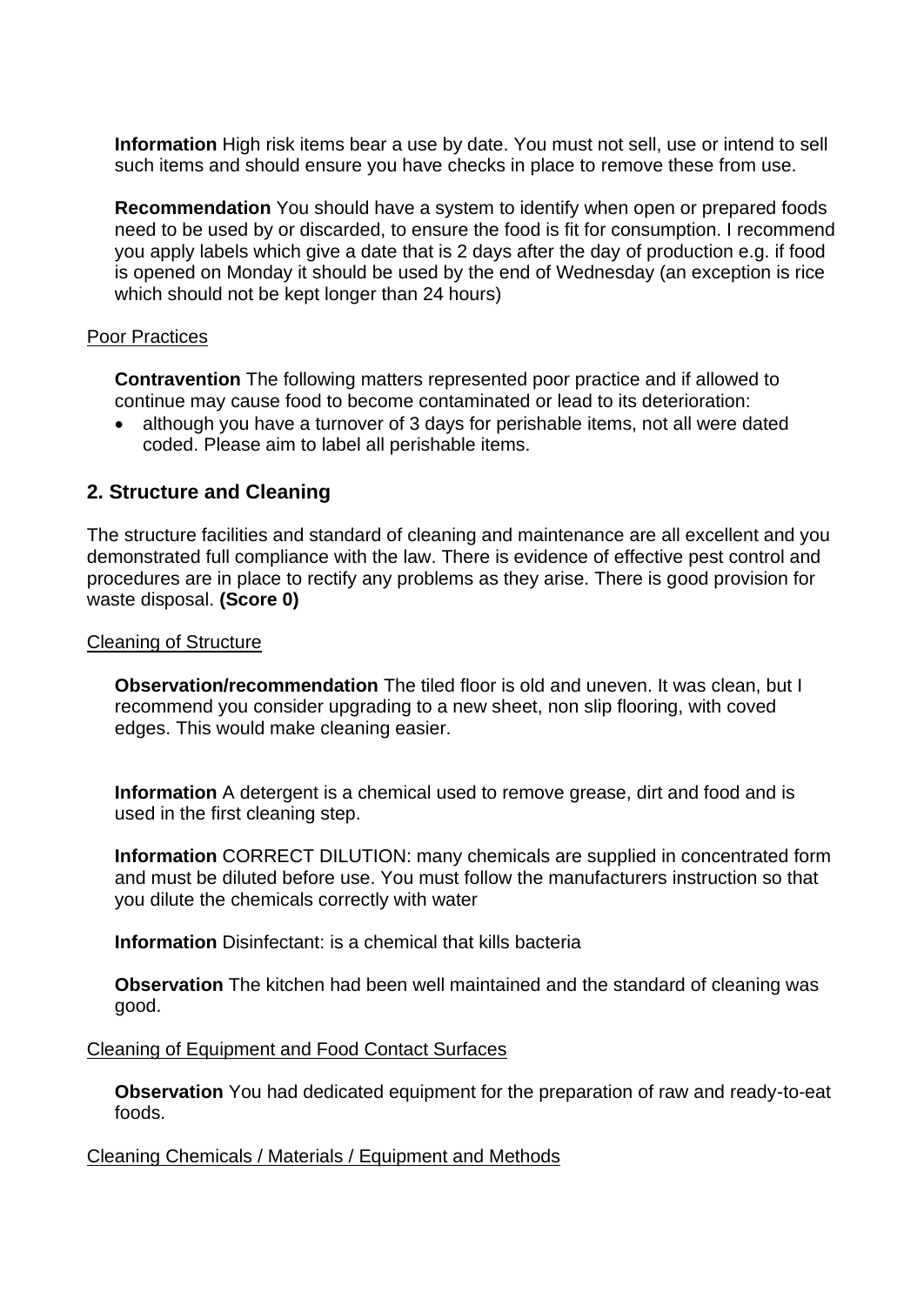**Information** A surface sanitiser may be rendered ineffective if you are not following the correct dilution or allowing a sufficient time for the product to work (CONTACT TIME). Always follow the instructions on the product label.

**Information** You must ensure that the sanitiser you use is effective against bacteria. Ensure that your sanitiser meets the following standards BS EN 1276:1997 and 13697:2001.

**Guidance** Even when using a surface sanitiser you should be following the two-stage cleaning method. Apply the sanitiser once to remove visible dirt and food debris and then a second time to ensure effective disinfection. Make sure you follow the correct contact time for the product.

**Recommendation** Use disposable paper wipes for cleaning and for mopping up spillages.

**Observation** I was pleased to see that the premises was kept clean and that your cleaning materials, methods and equipment were able to minimise the spread of harmful bacteria between surfaces.

**Recommendation** You had a sanitiser, but no British Standard or contact time was shown on the label. In order to be certain that the product is effective, I recommend you buy one with this information on the label.

#### Facilities and Structural provision

**Observation** I was pleased to see the premises had been well maintained and that adequate facilities had been provided.

#### Pest Control

**Observation** You have a Electric Fly Killer and fly screens.

#### **3. Confidence in Management**

A food safety management system is in place and you demonstrate a very good standard of compliance with the law. You have a good track record. There are some minor contraventions which require your attention. **(Score 5)**

#### Type of Food Safety Management System Required

**Observation** You were monitoring (and recording) the temperatures of your fridges and freezers as well as the temperature of cooked/hot-held food and could demonstrate effective systems for controlling bacterial growth and survival.

#### Food Hazard Identification and Control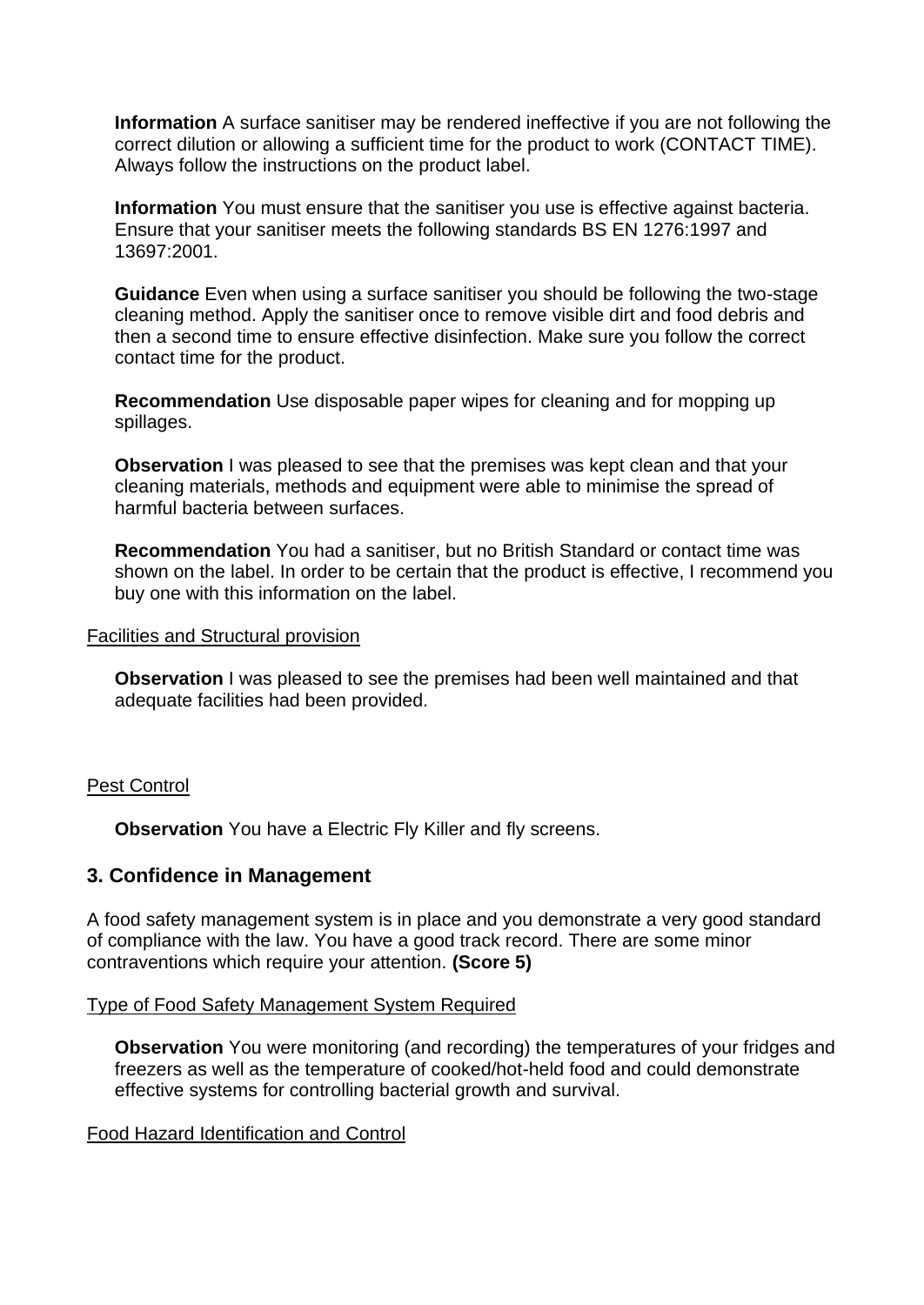**Contravention** You have not identified these food hazards or the methods of control at critical points in your operation:

- bacteria growing on food from deliveries
- stock/date coding
- temperature control of some items

Proving Your Arrangements are Working Well

**Observation** Ensure old date labels are removed.

#### **Traceability**

**Observation** Your records were such that food could easily be traced back to its supplier.

#### Waste Food and other Refuse

**Observation** You had measures in place to dispose of waste food appropriately and were employing the services of an approved waste contractor.

#### **Training**

**Recommendation** Catering staff should refresh their food hygiene knowledge every 3 years so that they stay up to date with current legislation and good practice. Booking details for this course are on our web-site: www.norwich.gov.uk

**Observation** I was pleased to see that food handlers had been trained to an appropriate level and evidence of their training was made available.

**Observation** All cooking staff had completed level 2 and allergen training.

#### Infection Control / Sickness / Exclusion Policy

**Contravention** There was insufficient control over the contamination of food from food handlers known or suspected to be suffering from a food-borne disease or gastrointestinal illness:

- staff that report these diseases must not work with food until they are 48 symptom free
- staff must be trained to report these diseases.

**Guidance** Public Health England recommends that food handlers known or suspected to be suffering from a food-borne infection or gastrointestinal illness stay away from work until symptom-free for 48 hours.

#### **Allergens**

**Contravention** You are failing to manage allergens properly:

• You have not identified al the allergens present in the food you prepare. Your menu only identifies nuts.